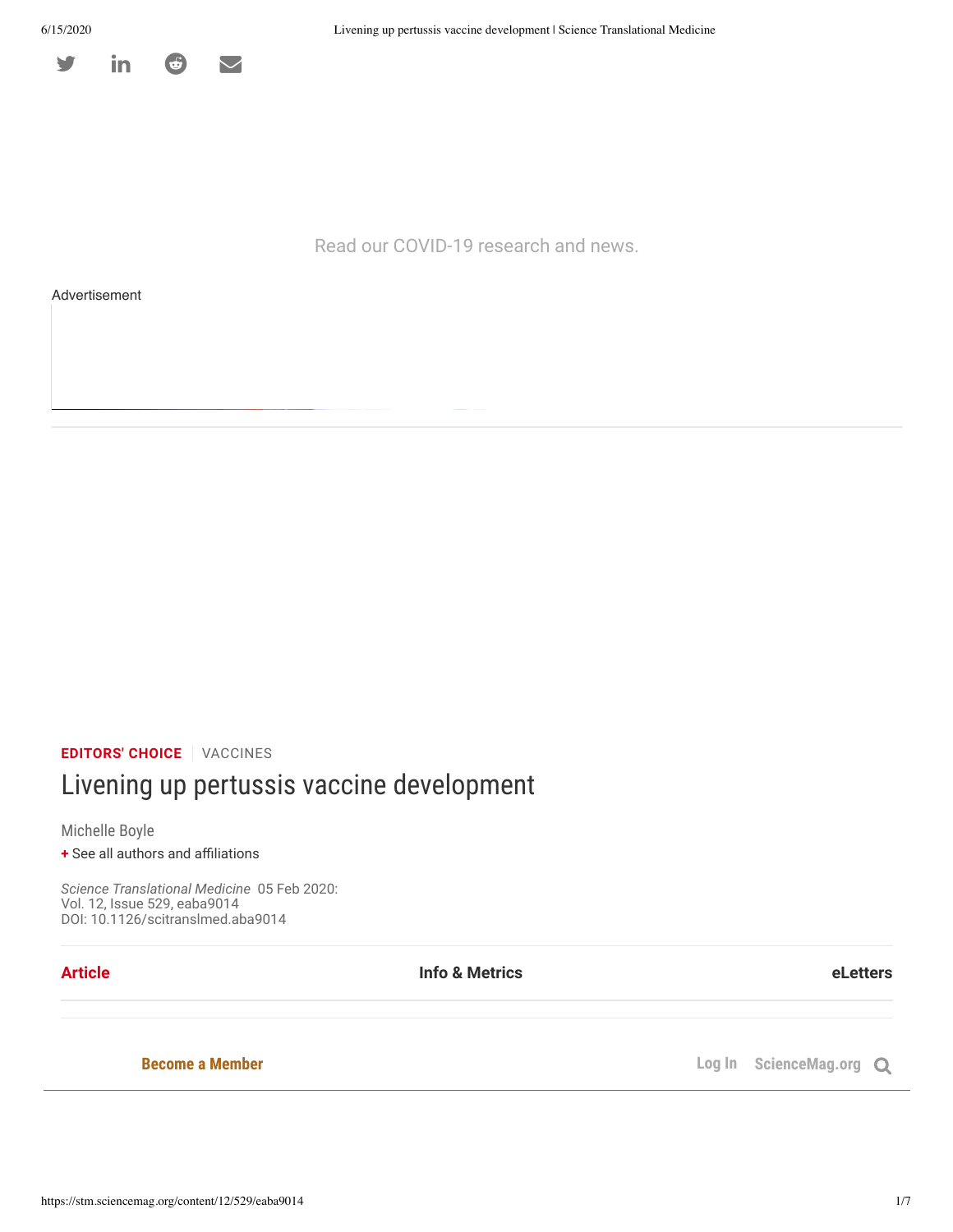# $\blacktriangleright$  **N**  $\textbf{u}$  **IN**  $\downarrow$  **TH**.  $\bigcirc$  *EN*

Get the latest issue of *Science Translational Medicine* delivered right to you!

#### Email address\*

Despite consistent vaccine efforts globally, pertussis infection remains a substantial global health burden with devastating consequences for infants. Acellular pertussis vaccines (aPV) do not protect from nasal colonization nor induced long lasting and highly efficacious protection. Indeed, the replacement of the whole-cell pertussis vaccine with aPV in the 1990s is a likely contributor to ongoing transmission and lack of control of this disease. BPZE1, a live attenuated vaccine candidate, has shown considerable promise in both mice and baboons. Importantly, this vaccine candidate both induces immune responses that protect from disease and also prevent nasal colonization. Thus, it has the potential to reduce global incidence.

Lin *et al*. follow the induction of antibodies and cellular immunity in responses to BPZE1 in a small human clinical trial. They show that a single intranasal dose of BPZE1 in young adults induces a robust immunoglobulin G (IgG) and IgA response, accompanied by a T helper 1 (T<sub>H</sub>1)–biased CD4 T cell activation, including within the circulating T follicular helper cell subset. Although induced IgG antibodies were at a lower magnitude than seen in aPV vaccine recipients in a separate study, BPZE1-induced antibodies were more strongly skewed to cytophilic subclasses and had superior functionality, with a higher capacity to induce reactive oxygen species release from neutrophils. These two features are likely important in mediating protection. Further, the antibody response following BPZE1 recognized a broader array of antigens compared with aPV vaccination responses. Overall, data shows that BPZE1 has great promise as an improved pertussis vaccine and is, as such, currently undergoing further clinical trials.

This study highlights the potential of live attenuated vaccine approaches to tackle important global infections. Further, data show the value of comprehensive studies of vaccine induced immunity in humans to understand induced immunity and to develop new strategies to further optimize vaccinations. Future studies are required to investigate how prior exposure to aPV or pertussis infection may impact BPZE1 vaccine responses and immunogenicity, and, most importantly, to assess whether BPZE1 vaccination in humans can prevent disease and nasal colonization.

# **Highlighted Article**

A. Lin, D. Apostolovic, M. Jahnmatz, F. Liang, S. Ols, T. Tecleab, C. Wu, M. van Hage, K. Solovay, K. Rubin, C. Locht, R. Thorstensson, M. Thalen, K. Loré, Live attenuated pertussis vaccine BPZE1 induces a broad antibody response

Copyright © 2020, American Association for the Advancement of Science

**in humans. In the first of the Scholar Scholar Scholar Scholar Scholar Scholar ScienceMag.org**  $\Omega$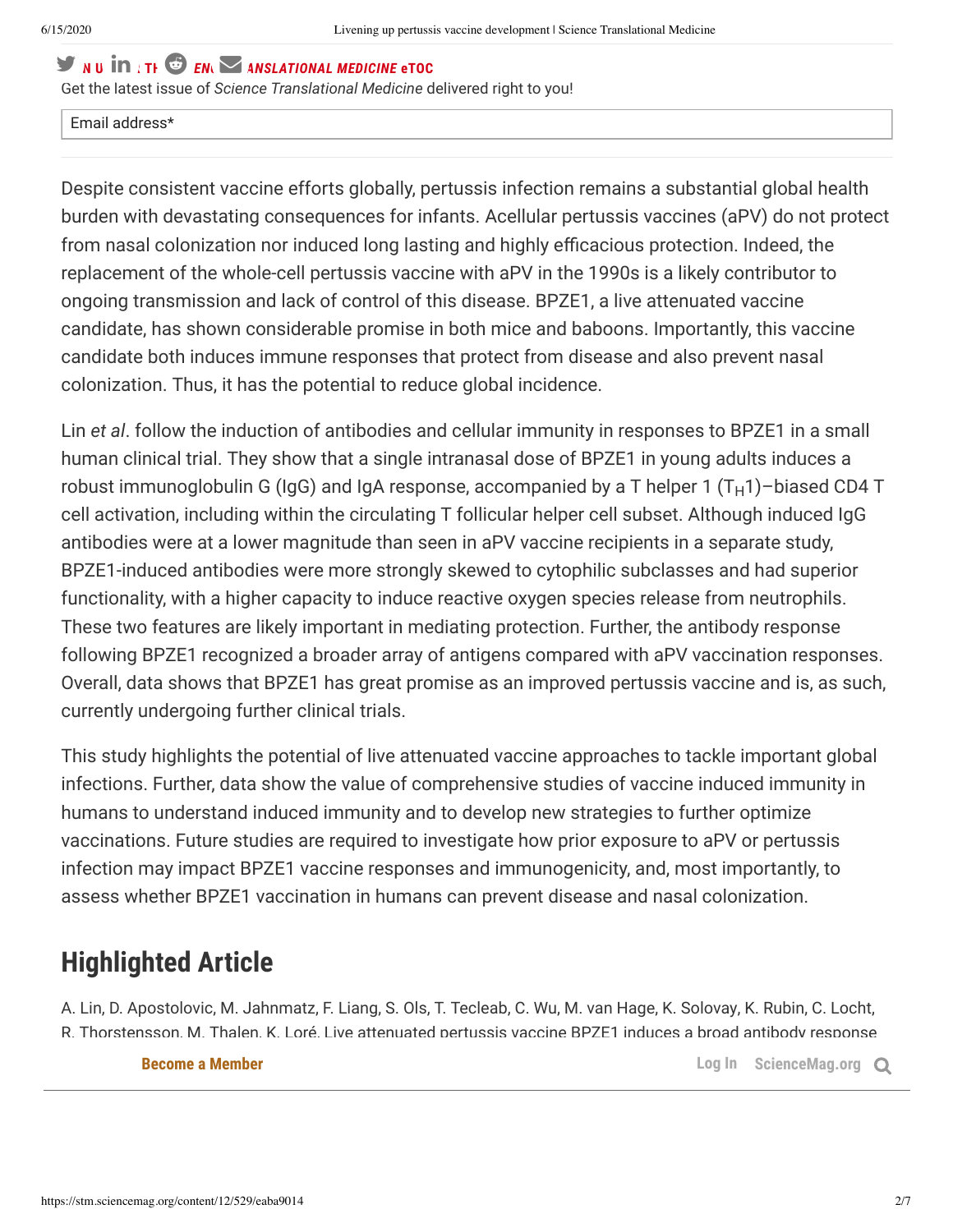### $\mathsf{y}$  in  $\mathsf{\Theta}$   $\heartsuit$ **Recommended articles from TrendMD**

VP4- and VP7-specific antibodies mediate heterotypic immunity to rotavirus in humans Ningguo Feng et al., Sci Transl Med, 2017

Immune history profoundly affects broadly protective B cell responses to influenza.

Sarah F Andrews et al., Sci Transl Med, 2015

Broadening vaccine strategies to induce HIV broadly neutralizing antibodies Michelle Boyle, Sci Transl Med, 2019

Strong TH1-biased CD4 T cell responses are associated with diminished SIV vaccine efficacy Venkateswarlu Chamcha et al., Sci Transl Med, 2019

The right adjuvant gives T follicular helper cells a boost

Michelle Boyle, Sci Transl Med, 2019

Outer Membrane Vesicles (OMV)-based and Proteomics-driven Antigen Selection Identifies Novel Factors Contributing to Bordetella pertussis Adhesion to Epithelial Cells Gianmarco Gasperini et al., MCP, 2018

Identification of global regulators of T-helper cell lineage specification Kartiek Kanduri et al., Genome Med, 2015

Schistosoma mansoni antigen Sm-p80: prophylactic efficacy using TLR4 agonist vaccine adjuvant glucopyranosyl lipid A-Alum in murine and nonhuman primate models

Weidong Zhang et al., Journal of Investigative Medicine, 2018

Structural and Nonstructural Viral Proteins Are Targets of T-Helper Immune Response against Human Respiratory Syncytial Virus\* Elena Lorente et al., MCP, 2016

The use of systems biology and immunological big data to guide vaccine development Christoph J. Blohmke et al., Genome Med, 2015

## Powered by **TREND MD**



**Science Translational Medicine** Vol 12, Issue 529 05 February 2020

Table of Contents

**ARTICLE TOOLS**

 $\triangleright$  Email  $\blacksquare$  Alerts  $\blacksquare$ 

**C** Request Permissions

Alerts Containing Containing Containing Containing Containing Containing Containing Containing Containing Containing Containing Containing Containing Containing Containing Containing Containing Containing Containing Contai

**Become a Member Log In ScienceMag.org**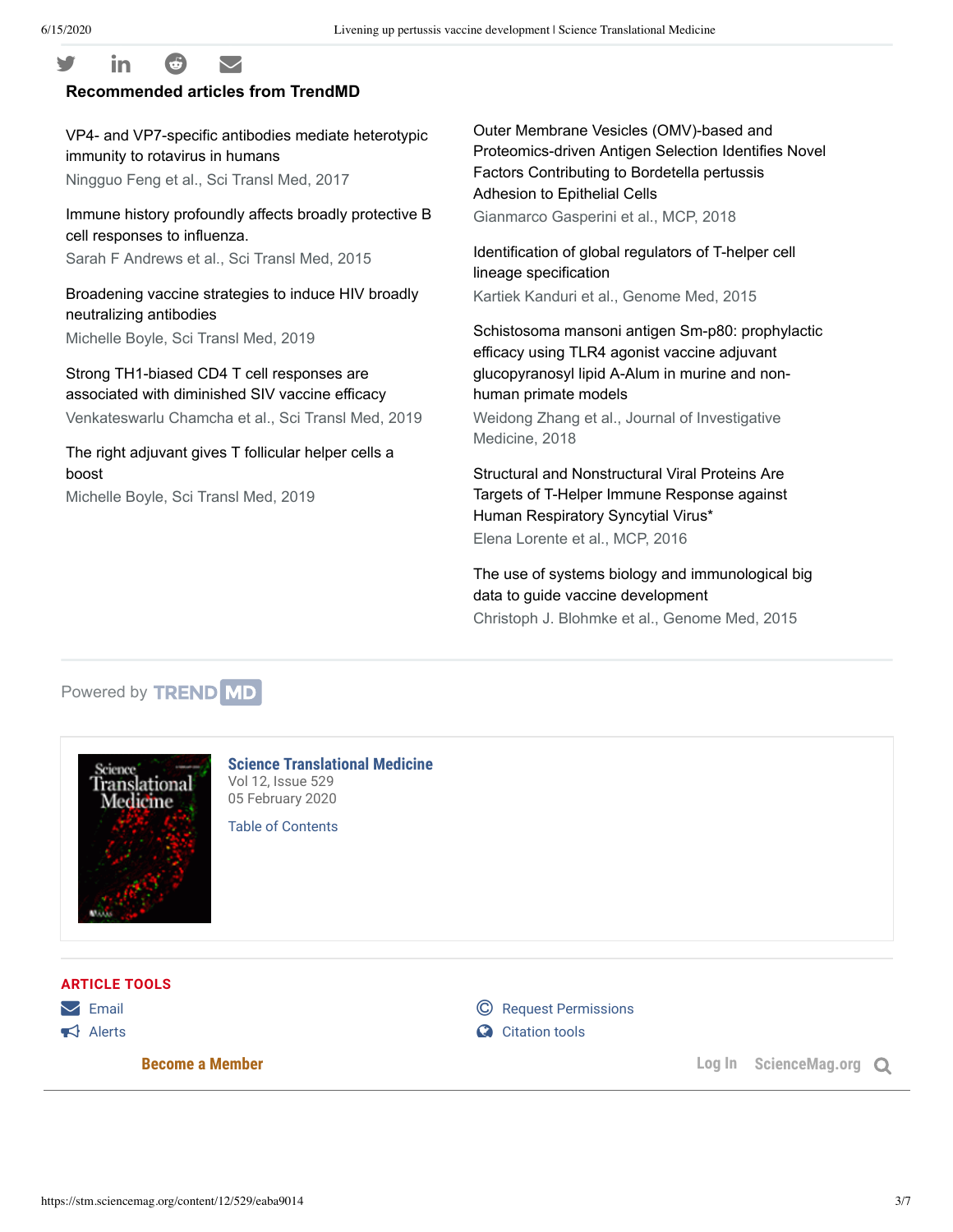

Advertisement

### **SIMILAR ARTICLES IN:**

Google Scholar

**Become a Member Log In ScienceMag.org Q**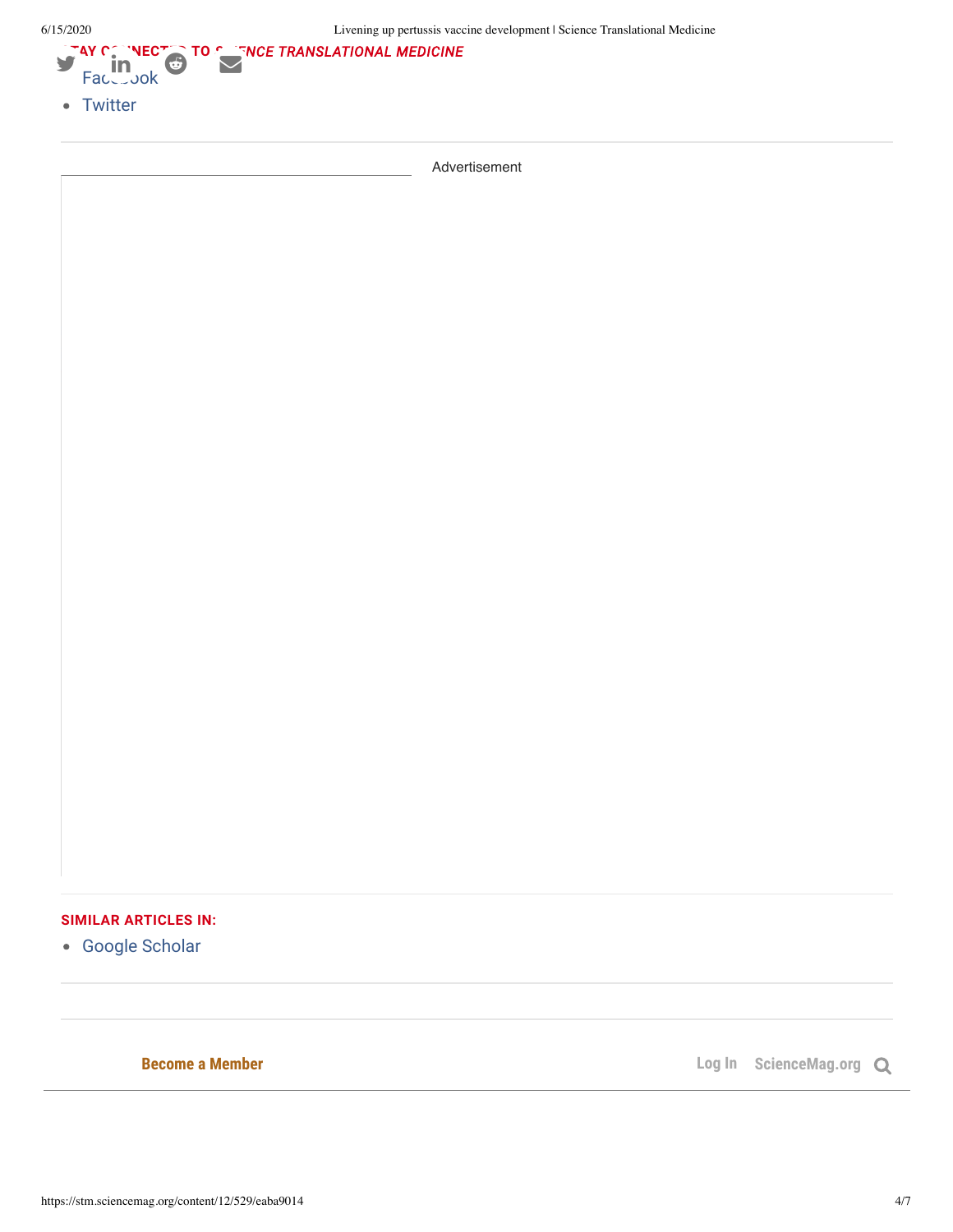

# **Related Jobs**

#### Ellison Endowed Chair Faculty Position

UC Davis Department of Orthopaedic Surgery Sacramento, California

#### Postdoctoral Fellows Recruitment Announcement (2020) China -US (Henan) Hormel Cancer Institute

China-US (Henan) Hormel Cancer Institute Zhengzhou, Henan (CN)

#### Director of Healthcare Delivery **Sciences**

Sanford Research Sioux Falls, South Dakota

MORE JOBS ▶

#### **NAVIGATE THIS ARTICLE**

- Article
	- Abstract
	- Highlighted Article
- Info & Metrics
- eLetters

**Recome a Member** 

**FEATURE** 

**RESEARCH POLICY: COVID-19**

**Log In** ScienceMag.org Q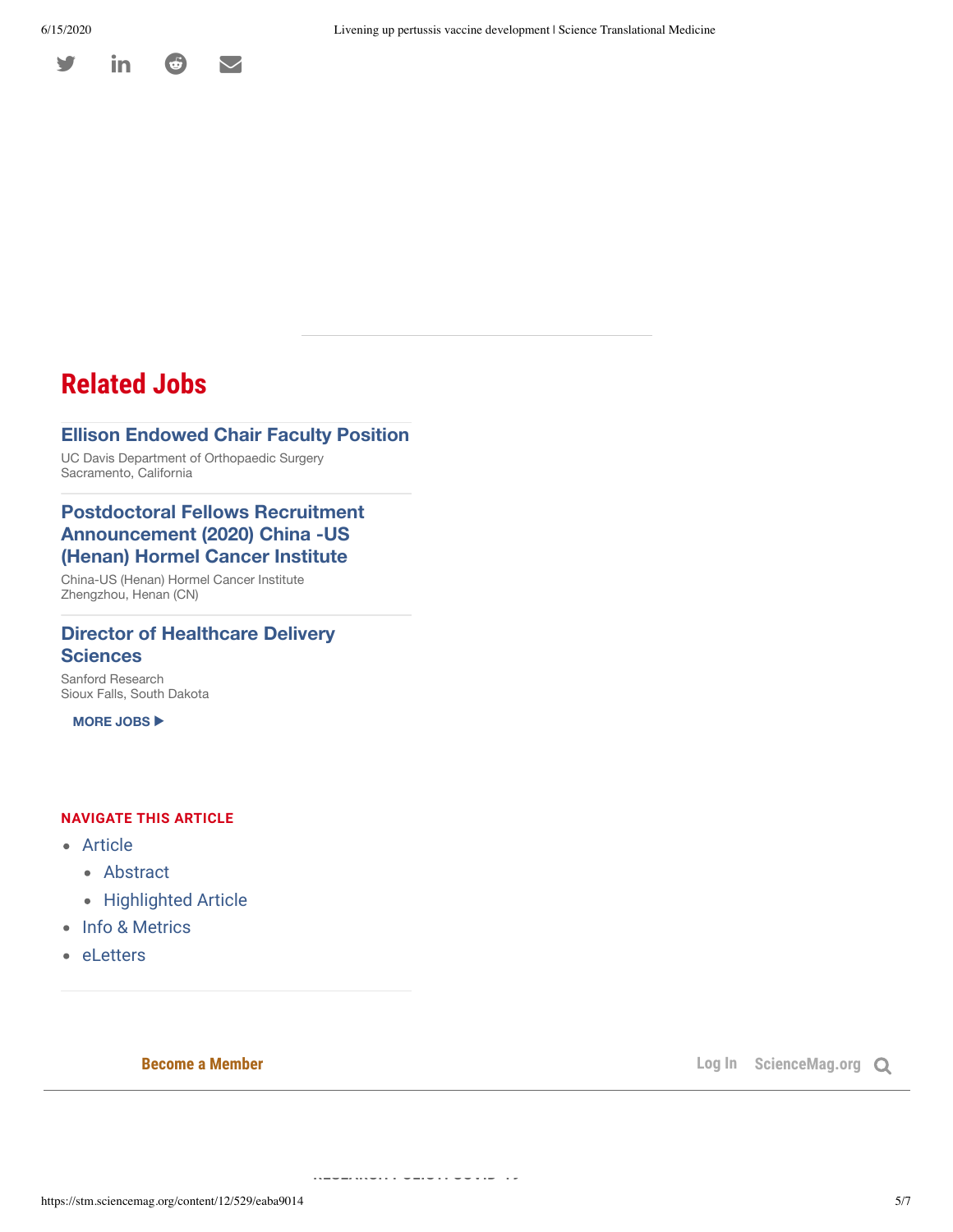

6/15/2020 Livening up pertussis vaccine development | Science Translational Medicine

#### ) 0 ( **Moving academic research forward during COVID-19**

**ECONOMICS**

**Discounting lives**

**SCI COMMUN**

**News at a glance**

**ECOLOGY**

**Costs and benefits of living with predators** 

| <b>Table of Contents</b> |  |
|--------------------------|--|
|--------------------------|--|

**WORKING LIFE Helping others—and myself**

# **Get Our E-Alerts**

Receive emails from *Science*. See full list

- *Science Translational Medicine* TOC
- **V** Science Daily News
- Weekly News Roundup  $\blacktriangledown$
- $\overline{\mathsf{v}}$ *Science* Editor's Choice
- $\blacktriangledown$  First Release Notification

United States

#### Email address\*

I also wish to receive emails from AAAS/*Science* and *Science* advertisers, including information on products, services, and special offers which may include but are not limited to news, career information, & upcoming events.

**Sign up today**

Required fields are indicated by an asterisk  $(*)$ 

**About Us**

**Team Members**

**Journals**

**Become a Member Compared Allen Compared Allen Compared Allen Compared Allen Compared Allen Compared Allen Compared Allen Compared Allen Compared Allen Compared Allen Compared Allen Compared Allen Compared Allen Compared** 

 $\checkmark$